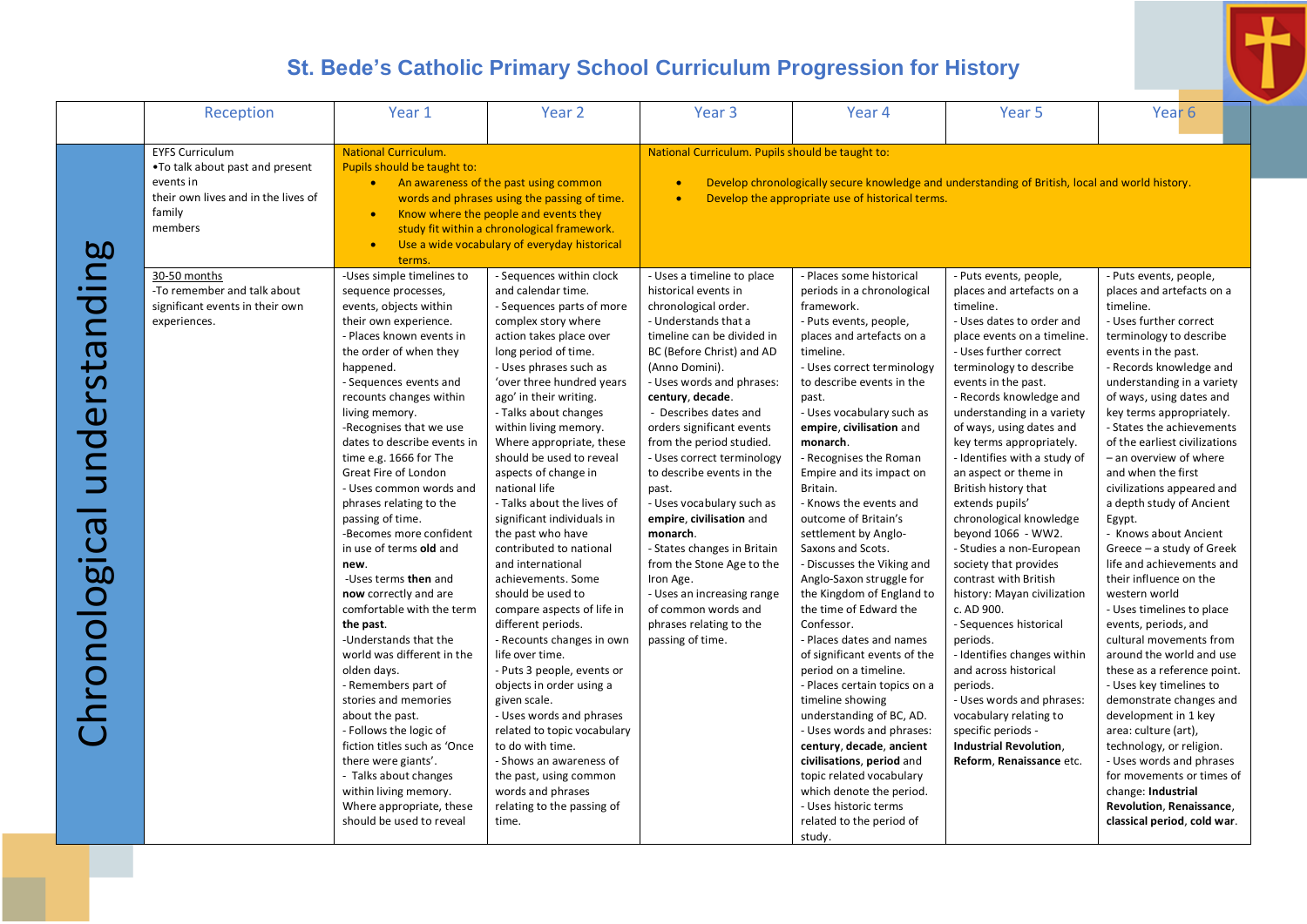

|                         | - Describes where the        | - Describes a                |  |
|-------------------------|------------------------------|------------------------------|--|
| aspects of change in    |                              |                              |  |
| national life.          | people and events studied    | chronologically secure       |  |
| - Recognises events     | fit within a chronological   | knowledge and                |  |
| beyond living memory    | framework and identifies     | understanding of British,    |  |
| that are significant    | similarities and differences | local and world history,     |  |
| nationally or globally. | between ways of life in      | establishing clear           |  |
|                         | different periods.           | narratives within and        |  |
|                         | - Uses a wide vocabulary     | across periods.              |  |
|                         | of everyday historical       | - Describes the              |  |
|                         | terms.                       | achievements of the          |  |
|                         |                              | earliest civilizations and a |  |
|                         |                              | deeper knowledge of one      |  |
|                         |                              | of them.                     |  |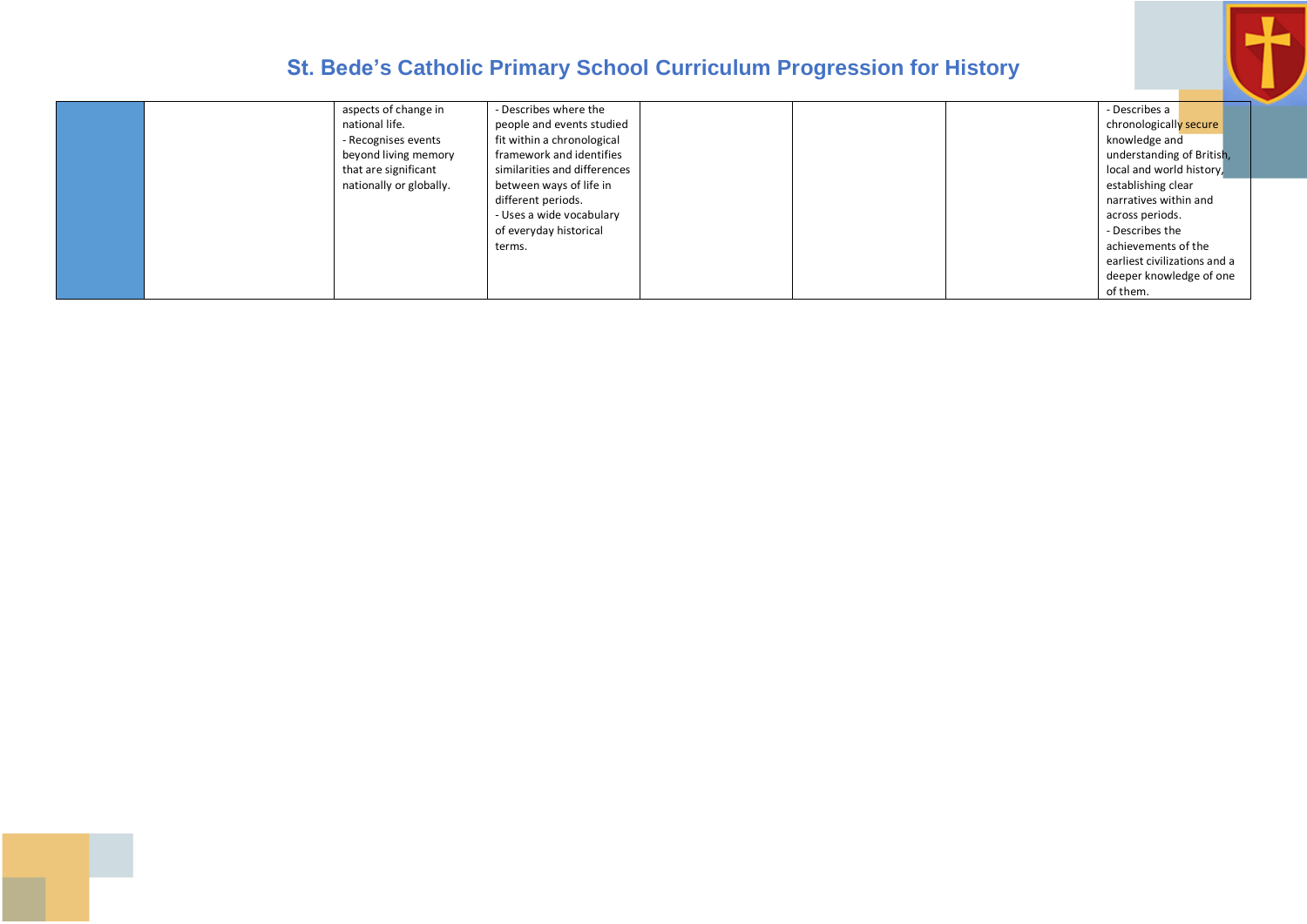| Reception                                                                                                                                                                                                                                                                                                                                                                                                                                                                                                                                                                                                                                                                                                                                                                                                                                                                                                                                                                                                                                                                                                                                                                                                                                            | Year 1                                                                                                                                                                                                                                                                                                                                                                                                                                                                                                                                                                                                                                                                                     | Year 2                                                                                                                                                                                                                                                                                                                                                                                                                                                                                                                                                                                                                                                                                                                                                                                                                                                                                                                                                                                                                                                     | Year <sub>3</sub>                                                                                                                                                                                                                                                                                                                                                                                                                                                                                                                                                                                                                                                                                                                                                                                                                                                                                                                 | Year 4                                                                                                                                                                                                                                                                                                                                                                                                                                                                                                                                                                                                                                                                                                                                                                   | Year <sub>5</sub>                                                                                                                                                                                                                                                                                                                                                                                                                                                                                                                                                                                                                                                                                                                                                                                                                                                                                           | Year <sub>6</sub>                                                                                                                                                                                                                                                                                                                                                                                                                                                                                                                                                                                                                                                                                                                                                                                                                                                                                                                                                      |
|------------------------------------------------------------------------------------------------------------------------------------------------------------------------------------------------------------------------------------------------------------------------------------------------------------------------------------------------------------------------------------------------------------------------------------------------------------------------------------------------------------------------------------------------------------------------------------------------------------------------------------------------------------------------------------------------------------------------------------------------------------------------------------------------------------------------------------------------------------------------------------------------------------------------------------------------------------------------------------------------------------------------------------------------------------------------------------------------------------------------------------------------------------------------------------------------------------------------------------------------------|--------------------------------------------------------------------------------------------------------------------------------------------------------------------------------------------------------------------------------------------------------------------------------------------------------------------------------------------------------------------------------------------------------------------------------------------------------------------------------------------------------------------------------------------------------------------------------------------------------------------------------------------------------------------------------------------|------------------------------------------------------------------------------------------------------------------------------------------------------------------------------------------------------------------------------------------------------------------------------------------------------------------------------------------------------------------------------------------------------------------------------------------------------------------------------------------------------------------------------------------------------------------------------------------------------------------------------------------------------------------------------------------------------------------------------------------------------------------------------------------------------------------------------------------------------------------------------------------------------------------------------------------------------------------------------------------------------------------------------------------------------------|-----------------------------------------------------------------------------------------------------------------------------------------------------------------------------------------------------------------------------------------------------------------------------------------------------------------------------------------------------------------------------------------------------------------------------------------------------------------------------------------------------------------------------------------------------------------------------------------------------------------------------------------------------------------------------------------------------------------------------------------------------------------------------------------------------------------------------------------------------------------------------------------------------------------------------------|--------------------------------------------------------------------------------------------------------------------------------------------------------------------------------------------------------------------------------------------------------------------------------------------------------------------------------------------------------------------------------------------------------------------------------------------------------------------------------------------------------------------------------------------------------------------------------------------------------------------------------------------------------------------------------------------------------------------------------------------------------------------------|-------------------------------------------------------------------------------------------------------------------------------------------------------------------------------------------------------------------------------------------------------------------------------------------------------------------------------------------------------------------------------------------------------------------------------------------------------------------------------------------------------------------------------------------------------------------------------------------------------------------------------------------------------------------------------------------------------------------------------------------------------------------------------------------------------------------------------------------------------------------------------------------------------------|------------------------------------------------------------------------------------------------------------------------------------------------------------------------------------------------------------------------------------------------------------------------------------------------------------------------------------------------------------------------------------------------------------------------------------------------------------------------------------------------------------------------------------------------------------------------------------------------------------------------------------------------------------------------------------------------------------------------------------------------------------------------------------------------------------------------------------------------------------------------------------------------------------------------------------------------------------------------|
| <b>EYFS Curriculum</b>                                                                                                                                                                                                                                                                                                                                                                                                                                                                                                                                                                                                                                                                                                                                                                                                                                                                                                                                                                                                                                                                                                                                                                                                                               | <b>National Curriculum.</b>                                                                                                                                                                                                                                                                                                                                                                                                                                                                                                                                                                                                                                                                |                                                                                                                                                                                                                                                                                                                                                                                                                                                                                                                                                                                                                                                                                                                                                                                                                                                                                                                                                                                                                                                            | National Curriculum. Pupils should be taught to:                                                                                                                                                                                                                                                                                                                                                                                                                                                                                                                                                                                                                                                                                                                                                                                                                                                                                  |                                                                                                                                                                                                                                                                                                                                                                                                                                                                                                                                                                                                                                                                                                                                                                          |                                                                                                                                                                                                                                                                                                                                                                                                                                                                                                                                                                                                                                                                                                                                                                                                                                                                                                             |                                                                                                                                                                                                                                                                                                                                                                                                                                                                                                                                                                                                                                                                                                                                                                                                                                                                                                                                                                        |
| • To talk about past and<br>present events in their<br>ى<br>$\overline{5}$<br>$\mathbf{\dot{o}}$<br>own lives and in the lives<br>of family members.<br><b>BQ</b><br><b>DQ</b><br>• To know about<br>similarities and differences<br>between themselves and<br>$\mathbf{\Omega}$                                                                                                                                                                                                                                                                                                                                                                                                                                                                                                                                                                                                                                                                                                                                                                                                                                                                                                                                                                     | Pupils should be taught to:<br>$\bullet$<br>periods.                                                                                                                                                                                                                                                                                                                                                                                                                                                                                                                                                                                                                                       | Identify similarities and differences<br>between ways of life in different                                                                                                                                                                                                                                                                                                                                                                                                                                                                                                                                                                                                                                                                                                                                                                                                                                                                                                                                                                                 | $\bullet$                                                                                                                                                                                                                                                                                                                                                                                                                                                                                                                                                                                                                                                                                                                                                                                                                                                                                                                         | Note connections, contrasts and trends over time.                                                                                                                                                                                                                                                                                                                                                                                                                                                                                                                                                                                                                                                                                                                        |                                                                                                                                                                                                                                                                                                                                                                                                                                                                                                                                                                                                                                                                                                                                                                                                                                                                                                             |                                                                                                                                                                                                                                                                                                                                                                                                                                                                                                                                                                                                                                                                                                                                                                                                                                                                                                                                                                        |
| others, and among<br>$\overline{O}$<br>$\mathbf{L}$<br>families, communities and<br>$\overline{\phantom{0}}$<br>traditions.<br><b>bo</b><br>22-36 months<br>$\mathbf{\Omega}$<br>- In pretend play, imitates<br>$\cdot$ $\hspace{0.05cm}-$<br>everyday actions and<br>$\overline{\mathbf{C}}$<br>events from own family<br>$\Omega$<br>and cultural background,<br>$\mathbf{\Omega}$<br>$\mathbf{\Omega}$<br>e.g. making and drinking<br>60<br>understa<br>tea<br>chang<br>30-50 months<br>- To show interest in the<br>lives of people who are<br>familiar to them.<br>- To remember and talk<br>about significant events in<br>$\overline{\mathbf{C}}$<br>their own experiences.<br>$\mathbf{\Omega}$<br>- To recognise and<br>describe special times or<br>$\boldsymbol{\sigma}$<br>$\overline{\mathbf{C}}$<br>events for family or<br>friends.<br>$\mathbf 0$<br>- To show interest in<br>—<br>$\boldsymbol{\sigma}$<br>$\Omega$<br>different occupations and<br>ways of life.<br>$\overline{O}$<br>$\mathbf 0$<br>- To know some of the<br><b>bo</b><br>$\mathbf 0$<br>things that make them<br>unique, and to talk about<br>Knowled<br>$\Omega$<br>some of the similarities<br>and differences in relation<br>events,<br>to friends or family. | - Discusses change and<br>continuity in an aspect of<br>life, e.g. holidays.<br>- Recognises why people<br>did things.<br>- Recognises why some<br>events happened.<br>- Recognises what<br>happened as a result of<br>people's actions or events.<br>- Identifies similarities and<br>differences between ways<br>of life in different periods,<br>including their own lives.<br>- Can tell the difference<br>between past and present<br>in their own lives and<br>other people's lives.<br>- Describes some simple<br>similarities and differences<br>between manmade<br>objects.<br>- Identifies some<br>similarities and differences<br>between ways of life in<br>different periods. | - Discusses change and<br>continuity in an aspect of<br>life, e.g. travel/journeys.<br>- Recognises why people<br>did things.<br>- Recognises why some<br>events happened.<br>- Recognises what<br>happened as a result of<br>people's actions or events.<br>- Identifies similarities and<br>differences between ways<br>of life in different periods,<br>including their own lives.<br>- Uses a range of sources<br>to describe differences<br>between then and now.<br>- Describes changes within<br>living memory and aspects<br>of change in national life.<br>- Describes events beyond<br>living memory that are<br>significant nationally or<br>globally e.g. the first<br>aeroplane flight or events<br>commemorated through<br>festivals or anniversaries.<br>- Describes significant<br>historical events, people<br>and places in his/her own<br>locality.<br>- Can discuss the lives of<br>significant individuals in<br>the past who have<br>contributed to national<br>and international<br>achievements and use<br>some to compare aspects | - Describes and begins to<br>make links between main<br>events, situations and<br>changes within and across<br>different periods and<br>societies.<br>- Identifies and gives<br>reasons for historical<br>events, situations and<br>changes.<br>- Identifies some of the<br>results of historical events,<br>situations and changes.<br>- Describes some of the<br>similarities and differences<br>between different periods,<br>e.g. social, belief, local or<br>individual.<br>- Uses evidence to<br>describe houses and<br>settlements, culture and<br>the way of life, people's<br>beliefs and attitudes and<br>differences between rich<br>and poor.<br>- Uses evidence to find out<br>how any of these may<br>have changed during a<br>time period.<br>- Suggests reasons for why<br>there were differences<br>between periods.<br>- Describes memories of<br>key events in his/her life<br>using historical<br>vocabulary. | - Describes and begins to<br>make links between main<br>events, situations and<br>changes within and across<br>different periods and<br>societies.<br>- Identifies and gives<br>reasons for historical<br>events, situations and<br>changes.<br>- Identifies some of the<br>results of historical events,<br>situations and changes.<br>- Describes some of the<br>similarities and differences<br>between different periods,<br>e.g. social, belief, local or<br>individual.<br>- Shows knowledge and<br>understanding by<br>describing features of past<br>societies and periods.<br>- Identifies some ideas,<br>beliefs and attitudes of<br>past cultures giving reason<br>for these differences.<br>- Describes how some of<br>the past events affect life<br>today. | - Describes and begins to<br>make links between main<br>events, situations and<br>changes within and across<br>different periods and<br>societies.<br>- Uses a greater depth of<br>historical knowledge.<br>- Begins to offer<br>explanations about why<br>people in the past acted as<br>they did.<br>- Shows understanding of<br>some of the similarities<br>and differences between<br>different periods, e.g.<br>social, belief, local or<br>individual.<br>- Identifies some social,<br>cultural, religious and<br>ethnic diversities of<br>societies studied in Britain<br>and wider world.<br>- Gives short term cause<br>and consequence of the<br>main events, situations<br>and changes in the period<br>studied.<br>- Identifies changes and<br>links within and across the<br>times periods studied.<br>- Makes comparisons<br>between aspects of<br>periods of history and the<br>present day. | Describes and begins to<br>make links between main<br>events, situations and<br>changes within and across<br>different periods and<br>societies.<br>- Uses a greater depth of<br>historical knowledge.<br>- Begins to offer<br>explanations about why<br>people in the past acted as<br>they did.<br>- Shows understanding of<br>some of the similarities<br>and differences between<br>different periods, e.g.<br>social, belief, local or<br>individual.<br>- Identifies how aspects of<br>life have changed during a<br>time period and give<br>reasons why backing it up<br>with evidence and<br>statistics.<br>- Describes how some<br>changes impact both on<br>subsequent periods, and,<br>in the long term, on<br>today's society.<br>- Notes connections,<br>contrasts and trends over<br>time and show some use<br>of historical terms.<br>- Describes a<br>chronologically secure<br>knowledge and<br>understanding of British,<br>local and world history, |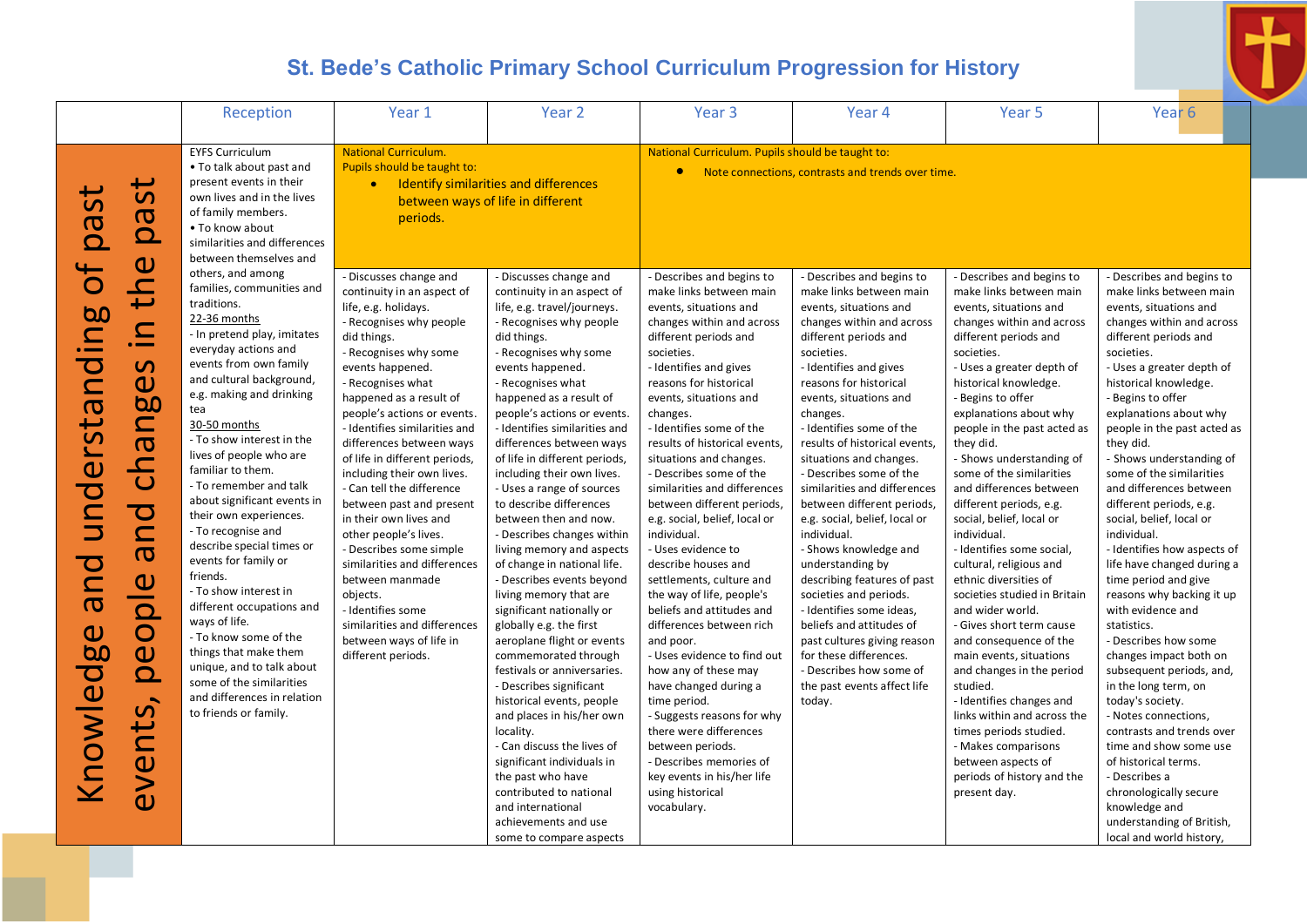

|  | of life in different periods |  | establishing clear         |
|--|------------------------------|--|----------------------------|
|  | e.g. Christopher Columbus    |  | narratives within and      |
|  | and Neil Armstrong.          |  | across periods.            |
|  |                              |  | - Describes a study of an  |
|  |                              |  | aspect or theme in British |
|  |                              |  | history beyond 1066.       |
|  |                              |  |                            |
|  |                              |  |                            |
|  |                              |  |                            |
|  |                              |  |                            |
|  |                              |  |                            |
|  |                              |  |                            |
|  |                              |  |                            |
|  |                              |  |                            |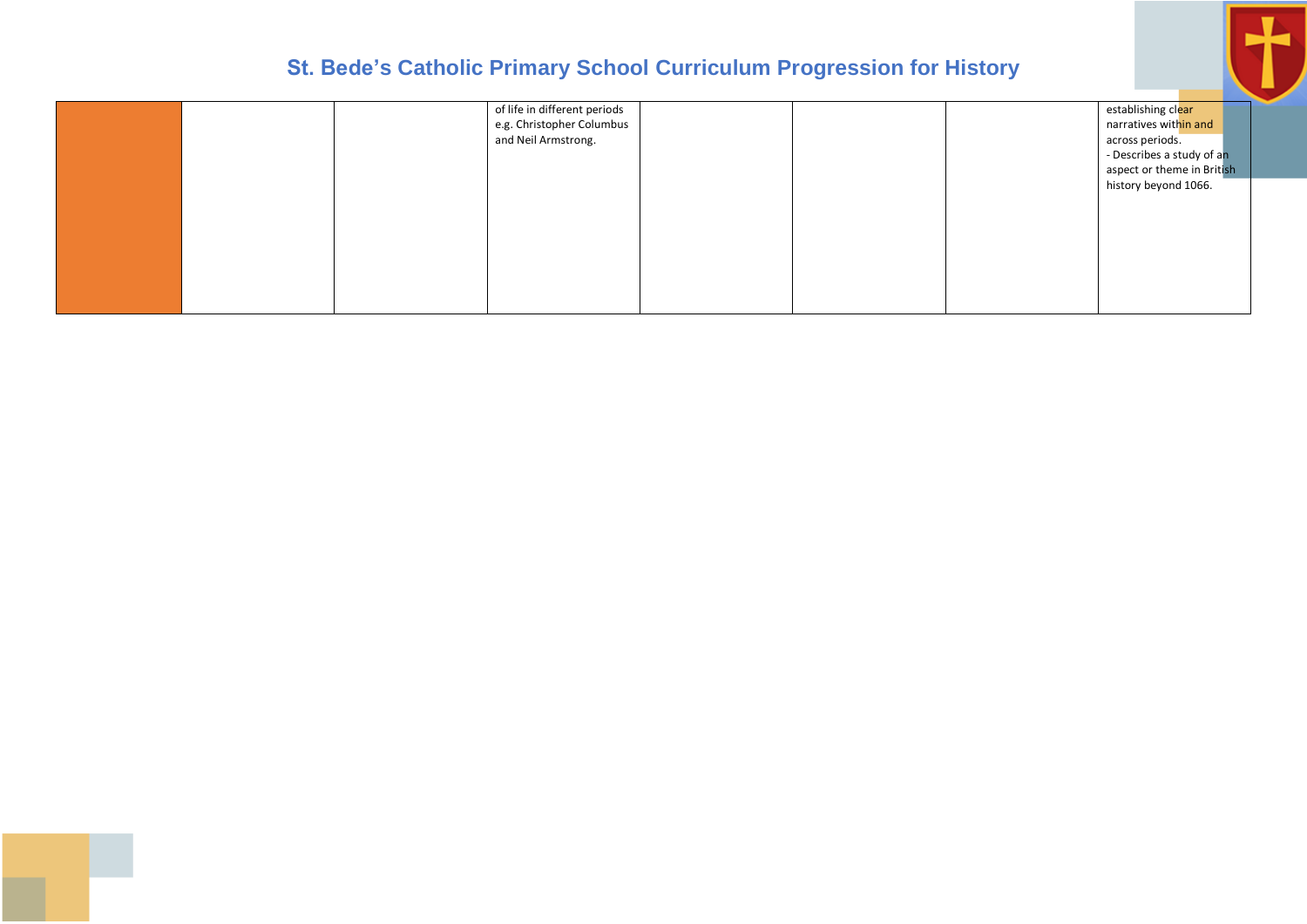|                           | Reception                                                                                                                                                           | Year 1                                                                                                                                                                                                                                                                                                                                                                                                                                                                       | Year <sub>2</sub>                                                                                                                                                                                                                                                                                                                                                                                                                                                                                                                                                                                   | Year <sub>3</sub>                                                                                                                                                                                                                                                                                                                                                                                                                                                                                         | Year <sub>4</sub>                                                                                                                                                                                                                                                                                                                                                                                                                                                                                                                                                                                                                                                                                                                                                                                                             | Year 5                                                                                                                                                                                                                                                                                                                                                                                                                                                                                                                                                                                                                                                                                                                                                                                                                                                                                     | Year <sub>6</sub>                                                                                                                                                                                                                                                                                                                                                                                                                                                                                                                                                                                                                                                                                                                                                                                                                                                                                              |
|---------------------------|---------------------------------------------------------------------------------------------------------------------------------------------------------------------|------------------------------------------------------------------------------------------------------------------------------------------------------------------------------------------------------------------------------------------------------------------------------------------------------------------------------------------------------------------------------------------------------------------------------------------------------------------------------|-----------------------------------------------------------------------------------------------------------------------------------------------------------------------------------------------------------------------------------------------------------------------------------------------------------------------------------------------------------------------------------------------------------------------------------------------------------------------------------------------------------------------------------------------------------------------------------------------------|-----------------------------------------------------------------------------------------------------------------------------------------------------------------------------------------------------------------------------------------------------------------------------------------------------------------------------------------------------------------------------------------------------------------------------------------------------------------------------------------------------------|-------------------------------------------------------------------------------------------------------------------------------------------------------------------------------------------------------------------------------------------------------------------------------------------------------------------------------------------------------------------------------------------------------------------------------------------------------------------------------------------------------------------------------------------------------------------------------------------------------------------------------------------------------------------------------------------------------------------------------------------------------------------------------------------------------------------------------|--------------------------------------------------------------------------------------------------------------------------------------------------------------------------------------------------------------------------------------------------------------------------------------------------------------------------------------------------------------------------------------------------------------------------------------------------------------------------------------------------------------------------------------------------------------------------------------------------------------------------------------------------------------------------------------------------------------------------------------------------------------------------------------------------------------------------------------------------------------------------------------------|----------------------------------------------------------------------------------------------------------------------------------------------------------------------------------------------------------------------------------------------------------------------------------------------------------------------------------------------------------------------------------------------------------------------------------------------------------------------------------------------------------------------------------------------------------------------------------------------------------------------------------------------------------------------------------------------------------------------------------------------------------------------------------------------------------------------------------------------------------------------------------------------------------------|
|                           | <b>EYFS Curriculum</b><br>• To talk about past and present<br>events in their own lives and in<br>the lives of family members                                       | <b>National Curriculum.</b><br>Pupils should be taught to:<br>. Understand some of the ways in which we find out<br>about the past and identify different ways in which it is<br>represented.                                                                                                                                                                                                                                                                                |                                                                                                                                                                                                                                                                                                                                                                                                                                                                                                                                                                                                     | National Curriculum. Pupils should be taught to:                                                                                                                                                                                                                                                                                                                                                                                                                                                          | • Understand how our knowledge of the past is constructed from a range of sources                                                                                                                                                                                                                                                                                                                                                                                                                                                                                                                                                                                                                                                                                                                                             |                                                                                                                                                                                                                                                                                                                                                                                                                                                                                                                                                                                                                                                                                                                                                                                                                                                                                            |                                                                                                                                                                                                                                                                                                                                                                                                                                                                                                                                                                                                                                                                                                                                                                                                                                                                                                                |
| Historical interpretation | - To remember and talk about<br>significant events in their own<br>experiences.<br>- To recognise and describe<br>special times or events for family<br>or friends. | - Identifies different ways<br>that the past is<br>represented, e.g. fictional<br>accounts, illustrations,<br>films, song, museum<br>displays.<br>- Listens to eye-witness<br>accounts from<br>grandparents.<br>- Discovers about the past<br>through role play/drama.<br>- Understands some ways<br>we find out about the past<br>e.g. pictures, stories and<br>websites.<br>- Chooses and use parts of<br>stories and other sources<br>to show understanding of<br>events. | - Identifies different ways<br>that the past is<br>represented, e.g. fictional<br>accounts, illustrations,<br>films, song, museum<br>displays.<br>- Looks carefully at<br>pictures, eyewitness<br>accounts or objects to find<br>information.<br>- Shows understanding of<br>some of the ways in which<br>we find out about the past<br>and identifies different<br>ways in which it is<br>represented.<br>- Speaks about how and<br>what they found out<br>about the past.<br>- Understands some ways<br>we find out about the past<br>e.g. using artefacts,<br>pictures, stories and<br>websites. | - Is aware that different<br>versions of the past may<br>exist and begins to suggest<br>reasons for this.<br>- Understands that<br>knowledge about the past<br>is constructed from a<br>variety of sources.<br>- Uses a range of source<br>material including visits to<br>collate information about<br>the past.<br>- Identifies the difference<br>between fact and opinion.<br>- Looks at 2 different<br>versions of the same event<br>and viewpoints and<br>identifies differences in<br>the accounts. | - Is aware that different<br>versions of the past may<br>exist and begins to suggest<br>reasons for this.<br>- Understands the<br>difference between<br>primary and secondary<br>sources.<br>- Gives reasons why there<br>may be different accounts<br>of history looking at<br>propaganda.<br>- Asks questions of the<br>source material and<br>suggests sources of<br>evidence from a selection<br>provided to help answer<br>questions.<br>- Uses sources of<br>information in ways that<br>go beyond simple<br>observations to answer<br>questions about the past.<br>- Uses a variety of<br>resources to find out<br>about aspects of life in the<br>past.<br>- Understands that<br>knowledge about the past<br>is constructed from a<br>variety of sources.<br>- Understands that sources<br>can contradict each other. | - Understands that the<br>past is represented and<br>interpreted in different<br>ways and gives reasons for<br>this.<br>- Understands that the<br>type of information<br>available depends on the<br>period of time studied.<br>- Questions the reliability<br>of source material and<br>gives reasons for why<br>something is or is not<br>reliable.<br>- Realises that there is<br>often not a single answer<br>to historical questions and<br>gives clear reasons why<br>there may be different<br>accounts.<br>- Knows that people can<br>represent events or ideas<br>in ways that persuade<br>others - bias and<br>propaganda.<br>- Evaluates the usefulness<br>of a variety of sources.<br>- Compares sources of<br>information available for<br>the study of different<br>times in the past.<br>- Analyses a range of<br>source material to<br>promote evidence about<br>the past. | - Understands that the<br>past is represented and<br>interpreted in different<br>ways and gives reasons for<br>this.<br>- Chooses reliable sources<br>of factual evidence to<br>describe aspects of life,<br>people's beliefs and<br>attitudes and differences<br>in status.<br>- Evaluates the usefulness<br>and accuracy of different<br>sources understanding the<br>effect of propaganda,<br>bias, misinformation and<br>opinion.<br>- Forms own opinions<br>about historical events<br>from a range of sources.<br>- Selects the most<br>appropriate source<br>material, using primary<br>and secondary, for a<br>particular task.<br>- Understands how our<br>knowledge of the past is<br>constructed from a range<br>of sources.<br>- Makes confident use of a<br>variety of sources for<br>independent research.<br>- Analyses a range of<br>source material to<br>promote evidence about<br>the past. |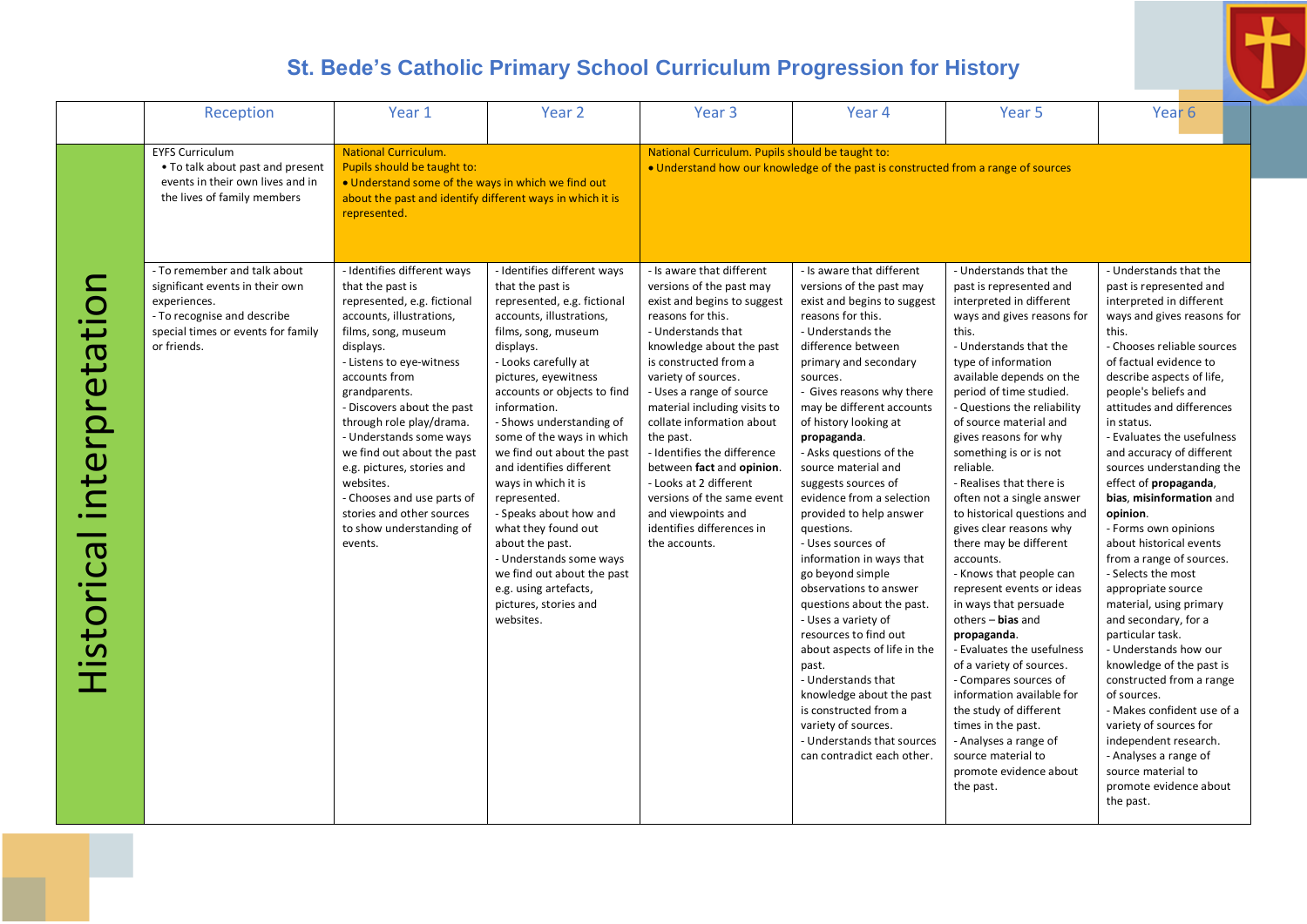|                                                                                                                                                     | Reception                                                                                                                                                                                                                                                                                                                                  | Year 1                                                                                                                                                                                                                                                                                                                                                                                                                                                                                                                                              | Year <sub>2</sub>                                                                                                                                                                                                                                                                                                                                                                                                                                                                                                                                                                                                                                          | Year <sub>3</sub>                                                                                                                                                                                                                                                                                                                                                                                                                    | Year <sub>4</sub>                                                                                                                                                                                                                                                                                                                                                                                                                                                                                                             | Year <sub>5</sub>                                                                                                                                                                                                                                                                                                                                                                                                                                                                                                                               | Year <sub>6</sub>                                                                                                                                                                                                                                                                                                                                                                                                                                                                                                                                                                                                           |
|-----------------------------------------------------------------------------------------------------------------------------------------------------|--------------------------------------------------------------------------------------------------------------------------------------------------------------------------------------------------------------------------------------------------------------------------------------------------------------------------------------------|-----------------------------------------------------------------------------------------------------------------------------------------------------------------------------------------------------------------------------------------------------------------------------------------------------------------------------------------------------------------------------------------------------------------------------------------------------------------------------------------------------------------------------------------------------|------------------------------------------------------------------------------------------------------------------------------------------------------------------------------------------------------------------------------------------------------------------------------------------------------------------------------------------------------------------------------------------------------------------------------------------------------------------------------------------------------------------------------------------------------------------------------------------------------------------------------------------------------------|--------------------------------------------------------------------------------------------------------------------------------------------------------------------------------------------------------------------------------------------------------------------------------------------------------------------------------------------------------------------------------------------------------------------------------------|-------------------------------------------------------------------------------------------------------------------------------------------------------------------------------------------------------------------------------------------------------------------------------------------------------------------------------------------------------------------------------------------------------------------------------------------------------------------------------------------------------------------------------|-------------------------------------------------------------------------------------------------------------------------------------------------------------------------------------------------------------------------------------------------------------------------------------------------------------------------------------------------------------------------------------------------------------------------------------------------------------------------------------------------------------------------------------------------|-----------------------------------------------------------------------------------------------------------------------------------------------------------------------------------------------------------------------------------------------------------------------------------------------------------------------------------------------------------------------------------------------------------------------------------------------------------------------------------------------------------------------------------------------------------------------------------------------------------------------------|
|                                                                                                                                                     | <b>EYFS Curriculum</b><br>• To know about similarities and<br>differences in relation to places,<br>objects, materials and living<br>things.<br>To talk about the features of their<br>own immediate environment and<br>how environments might vary<br>from one another.                                                                   | <b>National Curriculum.</b><br>Pupils should be taught to:<br>• Ask and answer questions                                                                                                                                                                                                                                                                                                                                                                                                                                                            |                                                                                                                                                                                                                                                                                                                                                                                                                                                                                                                                                                                                                                                            | National Curriculum. Pupils should be taught to:<br>difference, and significance.                                                                                                                                                                                                                                                                                                                                                    | Regularly address and sometimes devise historically valid questions about change, cause, similarity and                                                                                                                                                                                                                                                                                                                                                                                                                       |                                                                                                                                                                                                                                                                                                                                                                                                                                                                                                                                                 |                                                                                                                                                                                                                                                                                                                                                                                                                                                                                                                                                                                                                             |
| $\overline{\phantom{0}}$<br>$\Rightarrow$<br>$\mathbf 0$<br>$\overline{\mathbf{o}}$<br>$\overline{\phantom{a}}$<br>$\overline{\phantom{0}}$<br>isto | 30-50 months<br>- To comment and ask questions<br>about aspects of their familiar<br>world, such as the place where<br>they live or the natural world.<br>- To talk about some of the things<br>they have observed, such as<br>plants, animals, natural and found<br>objects.<br>- To talk about why things happen<br>and how things work. | - Asks and begins to<br>answer questions about<br>events e.g. When? What<br>happened? What was it<br>like? Why? Who was<br>involved?<br>- Chooses and use parts of<br>stories and other sources<br>to show understanding of<br>events.<br>- Communicates<br>understanding of the past<br>in a variety of ways.<br>- Finds answers to some<br>simple questions about<br>the past from simple<br>sources of information.<br>- Sorts historical objects<br>from 'then' and 'now'.<br>- Asks and answers<br>relevant basic questions<br>about the past. | - Becomes more familiar<br>with asking and answering<br>questions about events<br>e.g. When? What<br>happened? What was it<br>like? Why? Who was<br>involved?<br>- Chooses and use parts of<br>stories and other sources<br>to show understanding of<br>events.<br>- Communicates<br>understanding of the past<br>in a variety of ways.<br>- Uses evidence to explain<br>reasons why people acted<br>in the past as they did.<br>- Asks questions about the<br>source material.<br>- Asks and answers<br>questions, choosing and<br>using parts of stories and<br>other sources to show that<br>he/she knows and<br>understands key features<br>of events. | - Asks and answers<br>questions about the past,<br>considering aspects of<br>change, cause, similarity<br>and difference and<br>significance.<br>- Suggests where we might<br>find answers to questions<br>considering a range of<br>sources.<br>- Understands that<br>knowledge about the past<br>is constructed from a<br>variety of sources.<br>- Constructs and organises<br>responses by selecting<br>relevant historical data. | - Asks and answers<br>questions about the past,<br>considering aspects of<br>change, cause, similarity<br>and difference and<br>significance.<br>- Suggests where we might<br>find answers to questions<br>considering a range of<br>sources.<br>- Understands that<br>knowledge about the past<br>is constructed from a<br>variety of sources.<br>- Constructs and organises<br>responses by selecting<br>relevant historical data.<br>- Uses a variety of<br>resources to find out<br>about aspects of life in the<br>past. | - Devises, asks and<br>answers more complex<br>questions about the past,<br>considering key concepts<br>in history.<br>- Selects sources<br>independently and gives<br>reasons for choices.<br>- Analyses a range of<br>source material to<br>promote evidence about<br>the past.<br>- Constructs and organises<br>response by selecting and<br>organising relevant<br>historical data.<br>- Provides an account of a<br>historical event based on<br>more than one source.<br>- Gives some reasons for<br>some important historical<br>events. | - Devises, asks and<br>answers more complex<br>questions about the past,<br>considering key concepts<br>in history.<br>- Selects sources<br>independently and gives<br>reasons for choices.<br>- Analyses a range of<br>source material to<br>promote evidence about<br>the past.<br>- Constructs and organises<br>response by selecting and<br>organising relevant<br>historical data.<br>- Makes confident use of a<br>variety of sources for<br>independent research.<br>- Addresses and<br>sometimes devises<br>historically valid questions<br>about change, cause,<br>similarity and difference,<br>and significance. |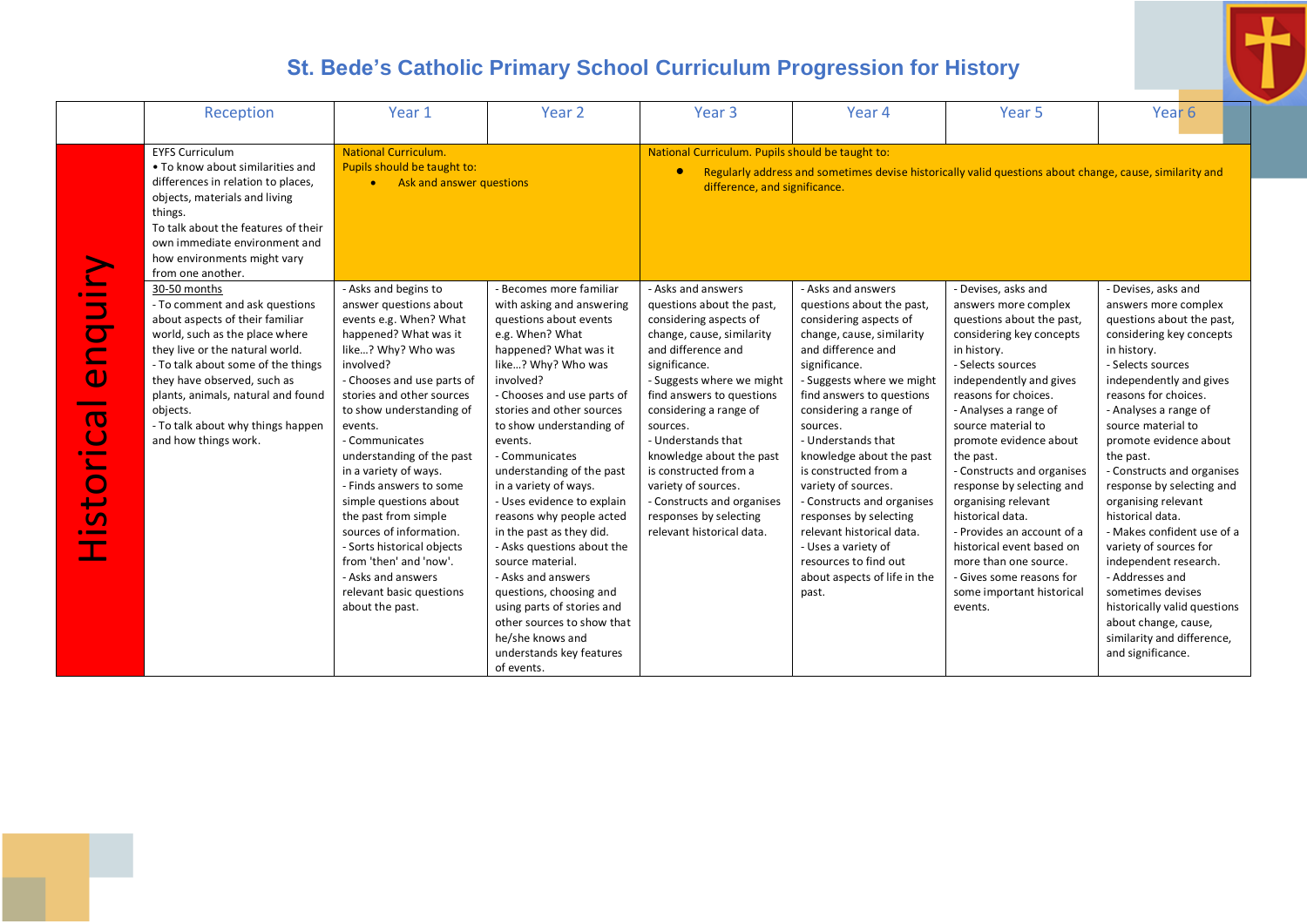

|                                                                                                                                                                                                      | Reception                                                                                                                                                                                                                                                                                                                                                                                                                                                                                                                                                                                                                                                                                                       | Year 1                                                                                                                                                                                                                                                                                                                                                                                                                                                                                                                                                                                                                                                                                                            | Year <sub>2</sub>                                                                                                                                                                                                                                                                                                                                                                                                                                                                                                                                                                                                                                                                                                                                                                     | Year <sub>3</sub>                                                                                                                                                                                                                                                                                                           | Year 4                                                                                                                                                                                                                                                                                                                                                                                                                                                                                          | Year <sub>5</sub>                                                                                                                                                                                                                                                                                                                                 | Year <sub>6</sub>                                                                                                                                                                                                                                                                                                                                                                                                                                                                                                                                                                                                                                                                                                                                                                              |
|------------------------------------------------------------------------------------------------------------------------------------------------------------------------------------------------------|-----------------------------------------------------------------------------------------------------------------------------------------------------------------------------------------------------------------------------------------------------------------------------------------------------------------------------------------------------------------------------------------------------------------------------------------------------------------------------------------------------------------------------------------------------------------------------------------------------------------------------------------------------------------------------------------------------------------|-------------------------------------------------------------------------------------------------------------------------------------------------------------------------------------------------------------------------------------------------------------------------------------------------------------------------------------------------------------------------------------------------------------------------------------------------------------------------------------------------------------------------------------------------------------------------------------------------------------------------------------------------------------------------------------------------------------------|---------------------------------------------------------------------------------------------------------------------------------------------------------------------------------------------------------------------------------------------------------------------------------------------------------------------------------------------------------------------------------------------------------------------------------------------------------------------------------------------------------------------------------------------------------------------------------------------------------------------------------------------------------------------------------------------------------------------------------------------------------------------------------------|-----------------------------------------------------------------------------------------------------------------------------------------------------------------------------------------------------------------------------------------------------------------------------------------------------------------------------|-------------------------------------------------------------------------------------------------------------------------------------------------------------------------------------------------------------------------------------------------------------------------------------------------------------------------------------------------------------------------------------------------------------------------------------------------------------------------------------------------|---------------------------------------------------------------------------------------------------------------------------------------------------------------------------------------------------------------------------------------------------------------------------------------------------------------------------------------------------|------------------------------------------------------------------------------------------------------------------------------------------------------------------------------------------------------------------------------------------------------------------------------------------------------------------------------------------------------------------------------------------------------------------------------------------------------------------------------------------------------------------------------------------------------------------------------------------------------------------------------------------------------------------------------------------------------------------------------------------------------------------------------------------------|
|                                                                                                                                                                                                      |                                                                                                                                                                                                                                                                                                                                                                                                                                                                                                                                                                                                                                                                                                                 |                                                                                                                                                                                                                                                                                                                                                                                                                                                                                                                                                                                                                                                                                                                   |                                                                                                                                                                                                                                                                                                                                                                                                                                                                                                                                                                                                                                                                                                                                                                                       |                                                                                                                                                                                                                                                                                                                             |                                                                                                                                                                                                                                                                                                                                                                                                                                                                                                 |                                                                                                                                                                                                                                                                                                                                                   |                                                                                                                                                                                                                                                                                                                                                                                                                                                                                                                                                                                                                                                                                                                                                                                                |
| რ<br>ე                                                                                                                                                                                               | <b>EYFS Curriculum</b><br>• To talk about past and<br>present events in their<br>own lives and in the lives<br>of family members.<br>• To know about<br>similarities and differences                                                                                                                                                                                                                                                                                                                                                                                                                                                                                                                            | <b>National Curriculum.</b><br>Pupils should be taught to:<br>• Choose and use parts of stories and other sources to show that they<br>know and understand key features of events.<br>- Recognises and makes simple<br>observations about who was                                                                                                                                                                                                                                                                                                                                                                                                                                                                 | - Recognises and makes simple<br>observations about who was                                                                                                                                                                                                                                                                                                                                                                                                                                                                                                                                                                                                                                                                                                                           | information.<br>- Identifies and<br>begins to describe                                                                                                                                                                                                                                                                      | National Curriculum. Pupils should be taught to:<br>• Construct informed responses that involve thoughtful selection and organisation of relevant historical<br>- Identifies and begins to<br>describe historically                                                                                                                                                                                                                                                                             | - Gives reasons why some<br>events, people or                                                                                                                                                                                                                                                                                                     | - Gives reasons why some<br>events, people or                                                                                                                                                                                                                                                                                                                                                                                                                                                                                                                                                                                                                                                                                                                                                  |
| juni<br>E<br>CO<br>$\boldsymbol{\sigma}$<br>$\overline{\mathsf{O}}$<br>ٮ<br>$\boldsymbol{\sigma}$<br>$\mathbf{v}$<br>$\overline{\phantom{0}}$<br>$\mathbf \Xi$<br>$\boldsymbol{\sigma}$<br><b>b0</b> | between themselves and<br>others, and among<br>families, communities and<br>traditions.<br>. To know about<br>similarities and differences<br>in relation to places,<br>objects, materials and<br>living things.<br>To talk about the features<br>of their own immediate<br>environment and how<br>environments might vary<br>from one another<br>22-36 months<br>-In pretend play, imitates<br>everyday actions and<br>events from own family<br>and cultural background,<br>e.g. making and drinking<br>tea<br>30-50 months<br>-To develop an<br>understanding of growth,<br>decay and changes over<br>time.<br>$40 - 60$ months<br>-To look closely at<br>similarities, differences,<br>patterns and change. | important in an historical<br>event/account, e.g. talks about<br>important places and who was<br>important and why.<br>- Begins to suggest why<br>something might be different.<br>- Begins to identify and recount<br>some details from the past from<br>pictures and stories.<br>- Finds answers to simple<br>questions about the past by using<br>source material.<br>- Shows knowledge and<br>understanding about the past in<br>different ways: role play, drawing,<br>writing, talking.<br>- Relates their own account of an<br>event and understands that<br>others may give a different<br>version.<br>- Talks, draws or writes about<br>aspects of the past.<br>- Understands key features of<br>events. | important in an historical<br>event/account, e.g. talks about<br>important places and who was<br>important and why.<br>- Recounts main events from a<br>significant time in history.<br>- Uses evidence to explain<br>reasons why people acted in the<br>past as they did.<br>- Says how features of the period<br>influence how events are<br>treated.<br>- Writes simple stories and<br>recounts about the past.<br>- Draws labelled diagrams and<br>writes about them to tell others<br>about people, objects and events<br>from the past.<br>- Asks and answers questions,<br>choosing and using parts of<br>stories and other sources to<br>show that he/she knows and<br>understands key features of<br>events.<br>- Records what he/she has<br>learned by drawing and writing. | historically<br>significant people<br>and events in<br>situations.<br>- Presents findings<br>about past using<br>speaking, writing,<br>ICT and drawing<br>skills.<br>- Uses dates and<br>vocabulary related<br>to topic accurately.<br>- Suggests different<br>ways of presenting<br>information for<br>different purposes. | significant people and<br>events in situations.<br>- Presents findings about<br>the past using speaking,<br>writing, maths (data<br>handling), ICT, drama and<br>drawing skills.<br>- Constructs and organises<br>responses by selecting<br>relevant historical data.<br>- Uses dates and subject<br>specific words such as<br>monarch, settlement, and<br>invader accurately.<br>- Explains what they have<br>learned in an organised<br>and structured way, using<br>appropriate terminology. | developments are seen as<br>more significant than<br>others.<br>- Presents detailed<br>findings giving reference<br>to historical skills being<br>taught in a way that shows<br>awareness of an audience.<br>- Uses dates and terms<br>correctly.<br>- Presents findings and<br>communicates knowledge<br>and understanding in<br>different ways. | developments are seen as<br>more significant than<br>others.<br>- Presents information in<br>an organised and clearly<br>structured way and in the<br>most effective or<br>appropriate manner (e.g.<br>written explanation, tables<br>and charts, labelled<br>diagram). Their recording<br>reflects the skill being<br>taught.<br>- Makes accurate use of<br>specific dates.<br>- Makes confident use of a<br>variety of sources for<br>independent research.<br>- Describes a<br>chronologically secure<br>knowledge and<br>understanding of British,<br>local and world history,<br>establishing clear<br>narratives within and<br>across periods.<br>- Describes a non-<br>European society that<br>provides contrasts with<br>British history.<br>- Uses evidence to support<br>arguments. |